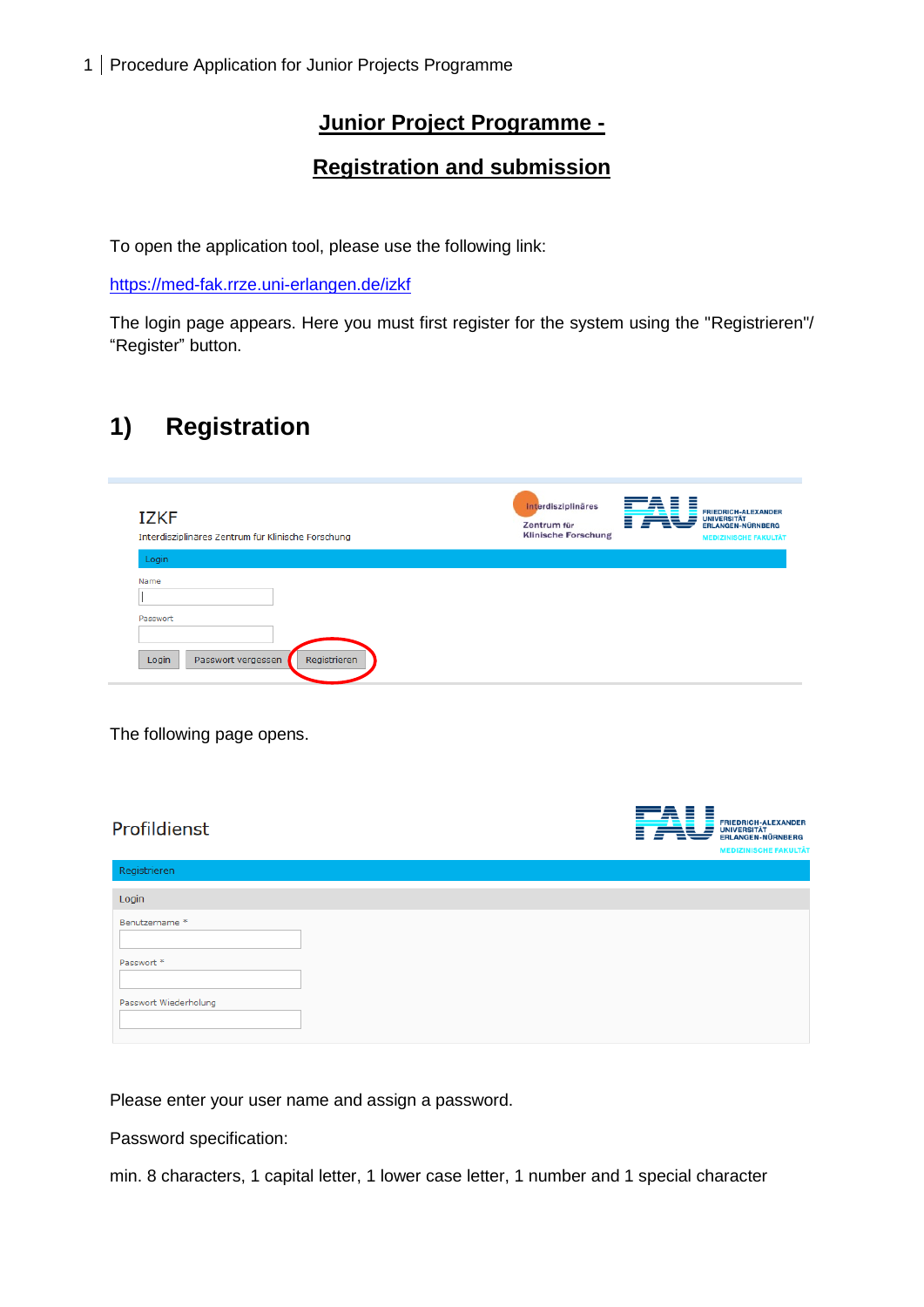| 2   Procedure Application for Junior Projects Programme |  |  |
|---------------------------------------------------------|--|--|
|                                                         |  |  |

| Profil                            |              |                                                                                                                |  |
|-----------------------------------|--------------|----------------------------------------------------------------------------------------------------------------|--|
| Anrede*                           | $\checkmark$ |                                                                                                                |  |
| Titel *                           | $\checkmark$ |                                                                                                                |  |
| Vorname <sup>*</sup>              |              |                                                                                                                |  |
| Nachname <sup>*</sup><br>E-Mail * |              | If you register with an external email address (no FAU /<br>UK address), you need to be activated by the IZKF  |  |
| Telefon <sup>*</sup>              |              | office after your registration. You will be informed by<br>email.                                              |  |
| Geburtsdatum (tt.mm.jj) *         |              |                                                                                                                |  |
| Institution <sup>*</sup>          |              |                                                                                                                |  |
|                                   | $\checkmark$ |                                                                                                                |  |
| Adresse *                         | $\checkmark$ |                                                                                                                |  |
|                                   |              | Wenn Ihre Adresse in der Auflistung fehlt, senden Sie bitte eine E-Mail an izkf-administration@uk-erlangen.de. |  |



Registrieren

Initially, only one primary address was deposited for the institutes. If this does not apply to you, please contact the IZKF office [\(izkf-administration@uk-erlangen.de,](mailto:izkf-administration@uk-erlangen.de) 09131 85 46842). The office will provide the correct address.

| <b>IZKF Profildaten</b>                   |  |
|-------------------------------------------|--|
| Absolviertes Studium *                    |  |
|                                           |  |
| Datum der Dissertation *                  |  |
| 鱛                                         |  |
| Nachgewiesene Erziehungszeit in Monaten * |  |
| O                                         |  |
|                                           |  |

After entering all required fields please close your registration by clicking on the button "Registrieren"/ "Register".

After completing the registration, you are unlocked for the system and can now submit your applications in the tool.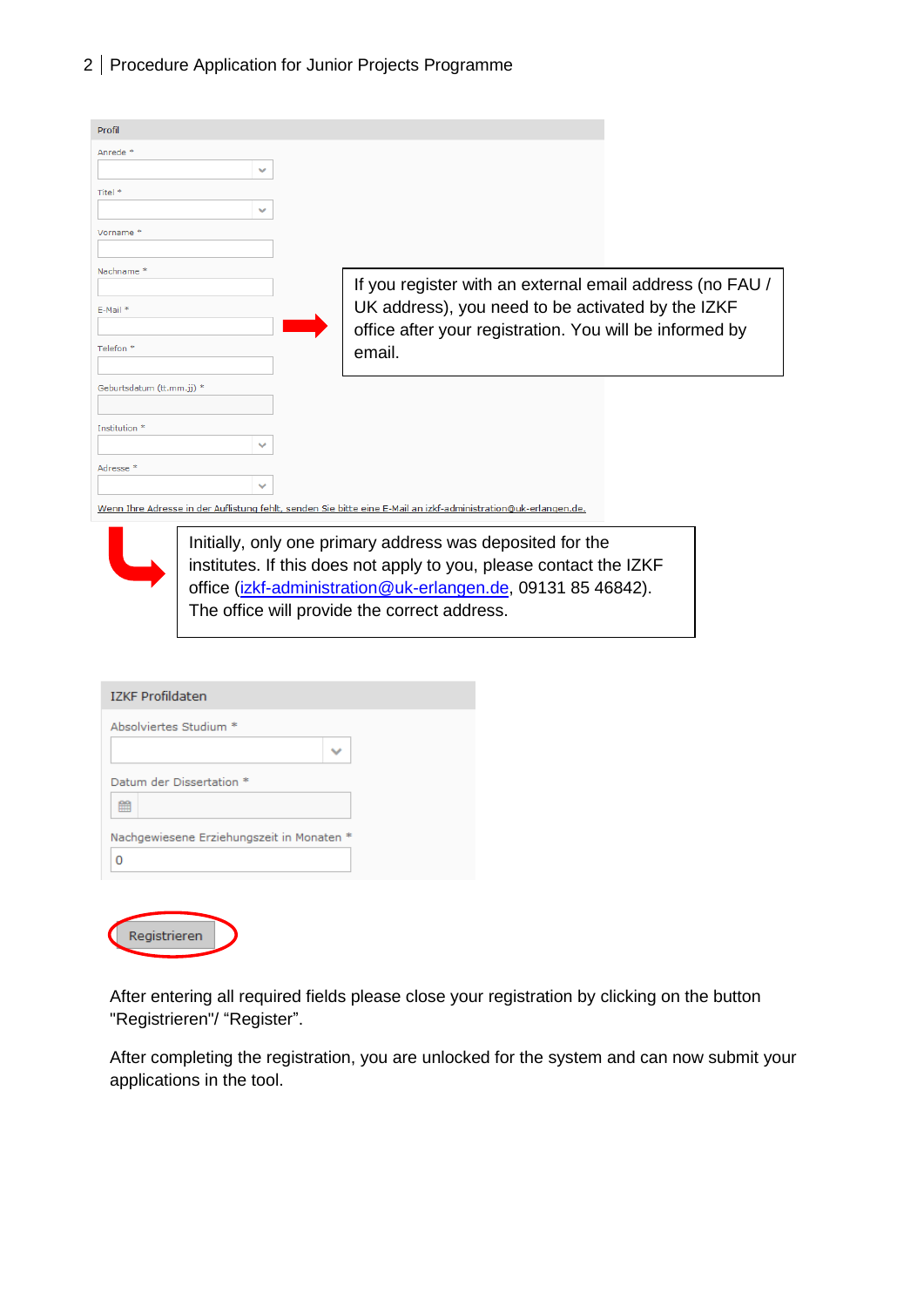# **2) Submitting of the proposal**

After successful registration, please open the following link

<https://med-fak.rrze.uni-erlangen.de/izkf>

and login with your login-data.

| <b>IZKF</b><br>Interdisziplinäres Zentrum für Klinische Forschung        | interdisziplinäres<br><b>FRIEDRICH-ALEXANDER</b><br><b>UNIVERSITÄT</b><br>=<br>Zentrum für<br><b>ERLANGEN-NÜRNBERG</b><br><b>Klinische Forschung</b><br><b>MEDIZINISCHE FAKULTÄT</b> |
|--------------------------------------------------------------------------|--------------------------------------------------------------------------------------------------------------------------------------------------------------------------------------|
| Login<br>Name<br>Passwort<br>Login<br>Registrieren<br>Passwort vergessen |                                                                                                                                                                                      |

After successful login the following page appears.

| <b>IZKF</b>             | Interdisziplinäres Zentrum für Klinische Forschung |                 | interdisziplinäres<br>Zentrum für<br><b>Klinische Forschung</b> | <b>FRIEDRICH-ALEXANDER</b><br><b>UNIVERSITÄT</b><br><b>ERLANGEN-NÜRNBERG</b><br><b>MEDIZINISCHE FAKULTÄT</b><br>Reichel, Anne (Antragsteller) |
|-------------------------|----------------------------------------------------|-----------------|-----------------------------------------------------------------|-----------------------------------------------------------------------------------------------------------------------------------------------|
| Profil<br>Meine Anträge | Neuen Antrag anlegen                               | Logout          |                                                                 |                                                                                                                                               |
| Antragstyp              | Einreichungsfrist                                  | Antragsnummer   | Projekttitel kurz Deutsch                                       | <b>Status</b>                                                                                                                                 |
|                         | ▼                                                  |                 |                                                                 |                                                                                                                                               |
| EAP                     | 13.04.2015 06:00:00                                | EAP 2015_2-F1-1 | <b>Test UK Mail</b>                                             | Projekt in Begutachtung                                                                                                                       |
|                         |                                                    |                 |                                                                 |                                                                                                                                               |
|                         |                                                    |                 |                                                                 | Here you have the opportunity to edit your profile, to submit applications and to view your                                                   |

applications.

You can create a new application under the point "Neuen Antrag einreichen"/ "Submit new proposal". Please select the call for proposal for which you would like to submit your application.

| <b>IZKF</b> | Interdisziplinäres Zentrum für Klinische Forschung |                        | interdisziplinäres<br>Zentrum für<br><b>Klinische Forschung</b> | <b>FRIEDRICH-ALEXANDER</b><br><b>UNIVERSITÄT</b><br><b>FRI ANGEN-NÜRNBERG</b><br><b>MEDIZINISCHE FAKULTÄT</b><br>Reichel, Anne (Antragsteller) |
|-------------|----------------------------------------------------|------------------------|-----------------------------------------------------------------|------------------------------------------------------------------------------------------------------------------------------------------------|
| Profil      | Meine Anträge / Neuen Antrag anlegen               | Logout                 |                                                                 |                                                                                                                                                |
|             |                                                    |                        |                                                                 |                                                                                                                                                |
|             | <b>Auswahl eines Verfahrens</b>                    |                        |                                                                 |                                                                                                                                                |
| Antragstyp  | Verfahrensnummer                                   | Beginn der Einreichung | -                                                               | Ende der Einreichung                                                                                                                           |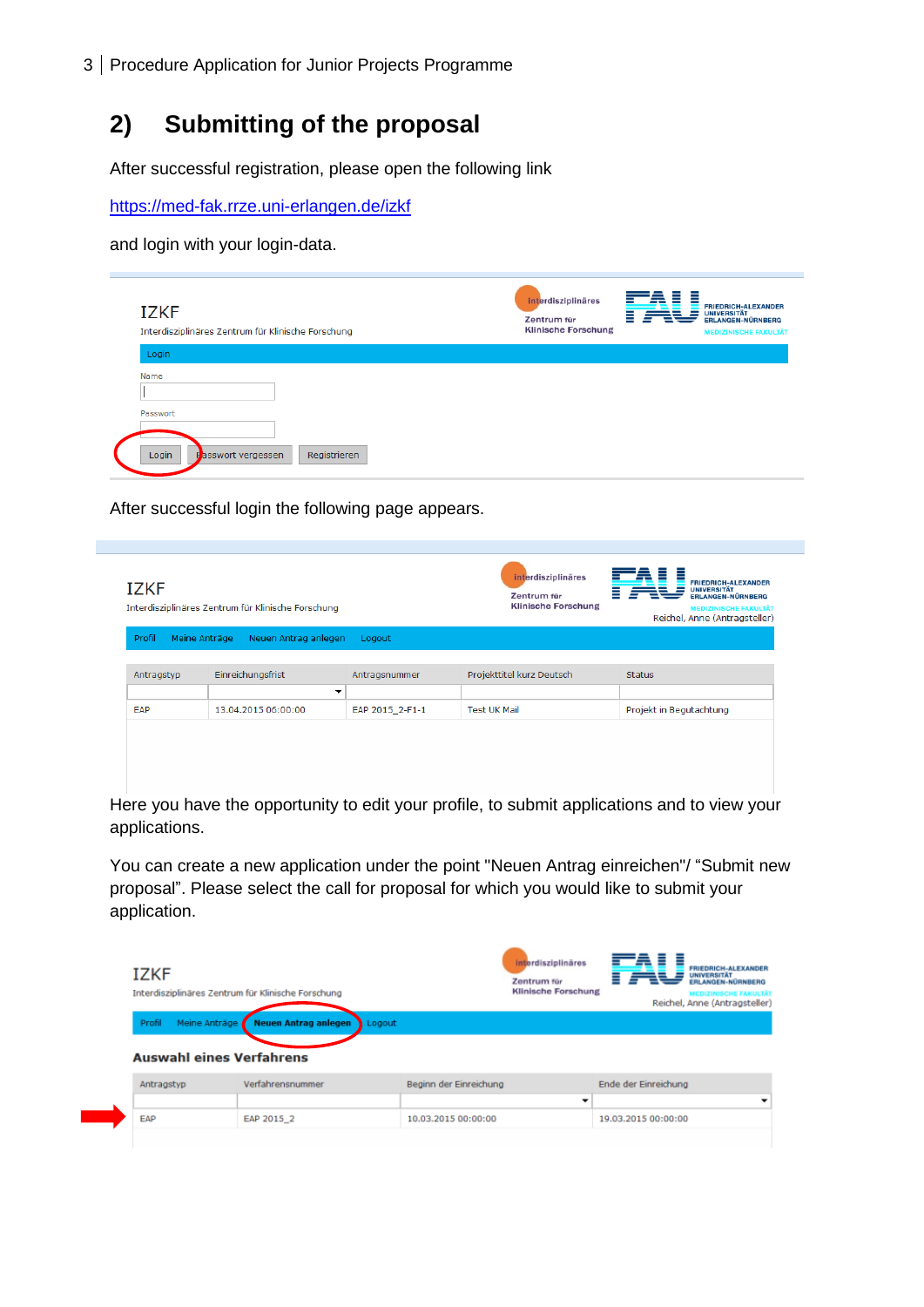The mask for the application opens:

| <b>IZKF</b><br>Interdisziplinäres Zentrum für Klinische Forschung                                                                                                                                                                                                                                                                                                                                                 | interdisziplinäres<br>FRIEDRICH-ALEXANDER<br>UNIVERSITÄT<br>Zentrum für<br>ERLANGEN-NÜRNBERG<br><b>Klinische Forschung</b><br><b>MEDIZINISCHE FAKULTÄT</b><br>Reichel, Anne (Antragsteller) |
|-------------------------------------------------------------------------------------------------------------------------------------------------------------------------------------------------------------------------------------------------------------------------------------------------------------------------------------------------------------------------------------------------------------------|---------------------------------------------------------------------------------------------------------------------------------------------------------------------------------------------|
| Profil<br>Meine Anträge<br>Neuen Antrag anlegen<br>Logout                                                                                                                                                                                                                                                                                                                                                         |                                                                                                                                                                                             |
| Erstantragstellerprogramm                                                                                                                                                                                                                                                                                                                                                                                         |                                                                                                                                                                                             |
| Antragsteller *<br>Frau Anne Reichel                                                                                                                                                                                                                                                                                                                                                                              |                                                                                                                                                                                             |
| Projekttitel                                                                                                                                                                                                                                                                                                                                                                                                      |                                                                                                                                                                                             |
| Projekttitel kurz Deutsch (max. 50 Zeichen) *                                                                                                                                                                                                                                                                                                                                                                     |                                                                                                                                                                                             |
| Projekttitel kurz Englisch (max. 50 Zeichen) *                                                                                                                                                                                                                                                                                                                                                                    |                                                                                                                                                                                             |
| Projekttitel lang Deutsch (max. 110 Zeichen) *                                                                                                                                                                                                                                                                                                                                                                    |                                                                                                                                                                                             |
|                                                                                                                                                                                                                                                                                                                                                                                                                   |                                                                                                                                                                                             |
| Projekttitel lang Englisch (max. 110 Zeichen) *                                                                                                                                                                                                                                                                                                                                                                   |                                                                                                                                                                                             |
|                                                                                                                                                                                                                                                                                                                                                                                                                   |                                                                                                                                                                                             |
| Inhaltliche Zuordnung der Projekte (min. 1, max. 5) *<br>Verfügbar<br>Allergy<br>Anatomy & Morphology<br>Anesthesiology<br>Biochem & Molecular Biology<br>Cardiac & Cardiovascular System<br>Cell & Tissue Engineering<br>Cell Biology<br><b>Clinical Neurology</b><br>darm<br>Dentistry, Oral Surg & Med<br>Wissenschaftsschwerpunkt (bitte zutreffendsten auswählen) *<br>◯ Infektionsforschung und Immunologie | Ausgewählt<br>i<br>E<br>K<br>Please select one research area in which                                                                                                                       |
| Nieren- und Kreislaufforschung                                                                                                                                                                                                                                                                                                                                                                                    | your project is located.                                                                                                                                                                    |
| Neurowissenschaften einschließlich Schmerz- und Augenforschung<br>Tumorforschung<br>Molekulare Medizin<br>Sonst. method. orientierte Projekte                                                                                                                                                                                                                                                                     |                                                                                                                                                                                             |
| Kurzzusammenfassung<br>Kurzzusammenfassung deutsch (max. 500 Zeichen) *<br>Short summary english (max. 500 Zeichen) *                                                                                                                                                                                                                                                                                             |                                                                                                                                                                                             |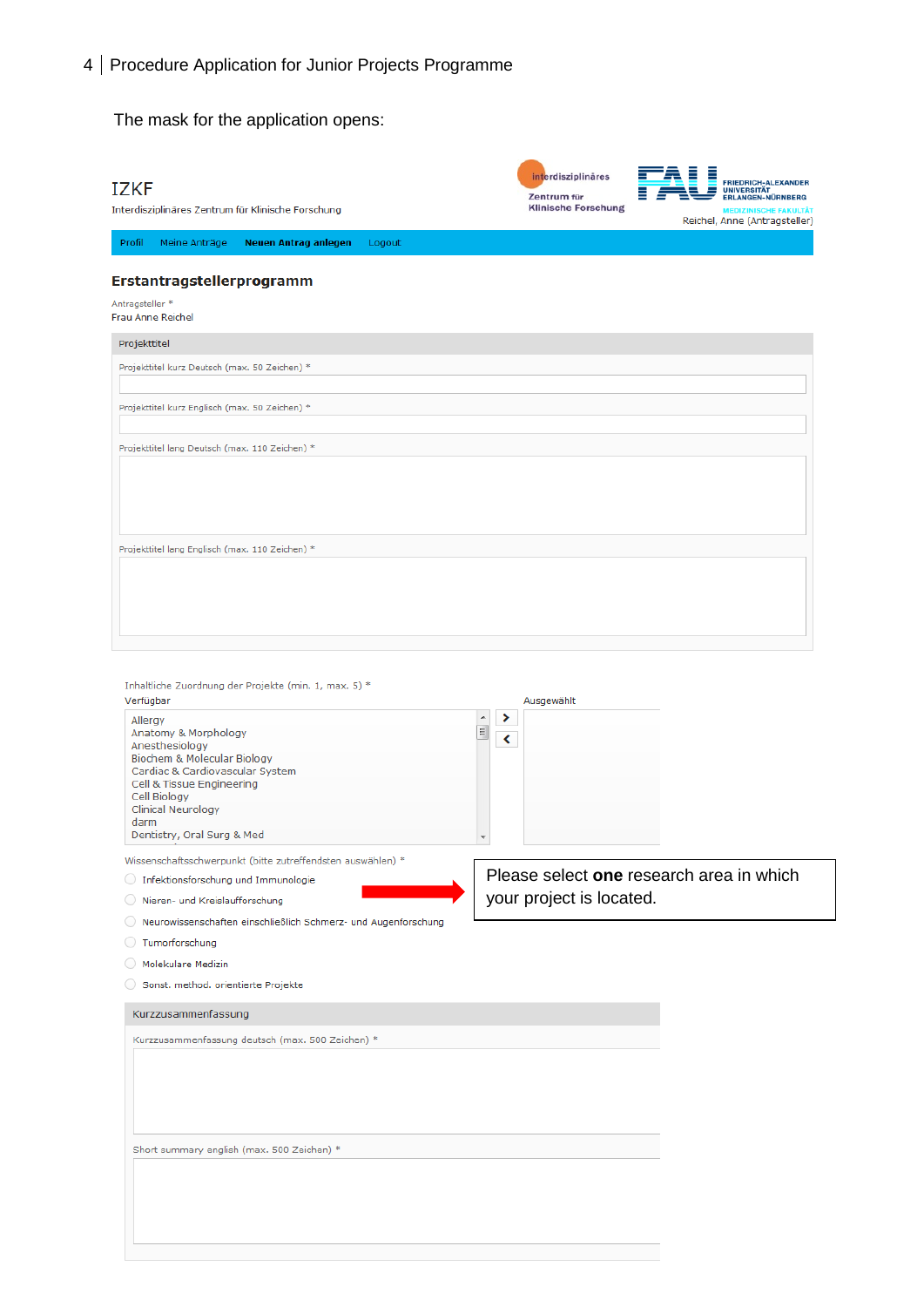Here you can add internal cooperation partners.

| Interner Kooperationspartner                              |                          |
|-----------------------------------------------------------|--------------------------|
| Internen Kooperationspartner hinzufügen                   |                          |
| Es sind keine Kooperationsp                               | tner eingetragen         |
| <b>Externer Kooperationspartn</b>                         |                          |
|                                                           |                          |
| Externen Kooperationspa<br>er hinzufügen                  |                          |
| Es sind keine Kooperationsp                               | tner eingetragen         |
|                                                           |                          |
|                                                           |                          |
|                                                           |                          |
|                                                           |                          |
|                                                           |                          |
| Interner Kooperationspartner                              |                          |
| Internen Kooperationspartner hinzufügen                   |                          |
| Institution <sup>*</sup>                                  | Einrichtung <sup>*</sup> |
|                                                           | $\overline{\phantom{a}}$ |
| Methodische Zusammenarbeit * Inhaltliche Zusammenarbeit * |                          |
| Inhalt <sup>®</sup>                                       |                          |
|                                                           |                          |
|                                                           |                          |
|                                                           |                          |
|                                                           |                          |
|                                                           |                          |
| Löschen                                                   |                          |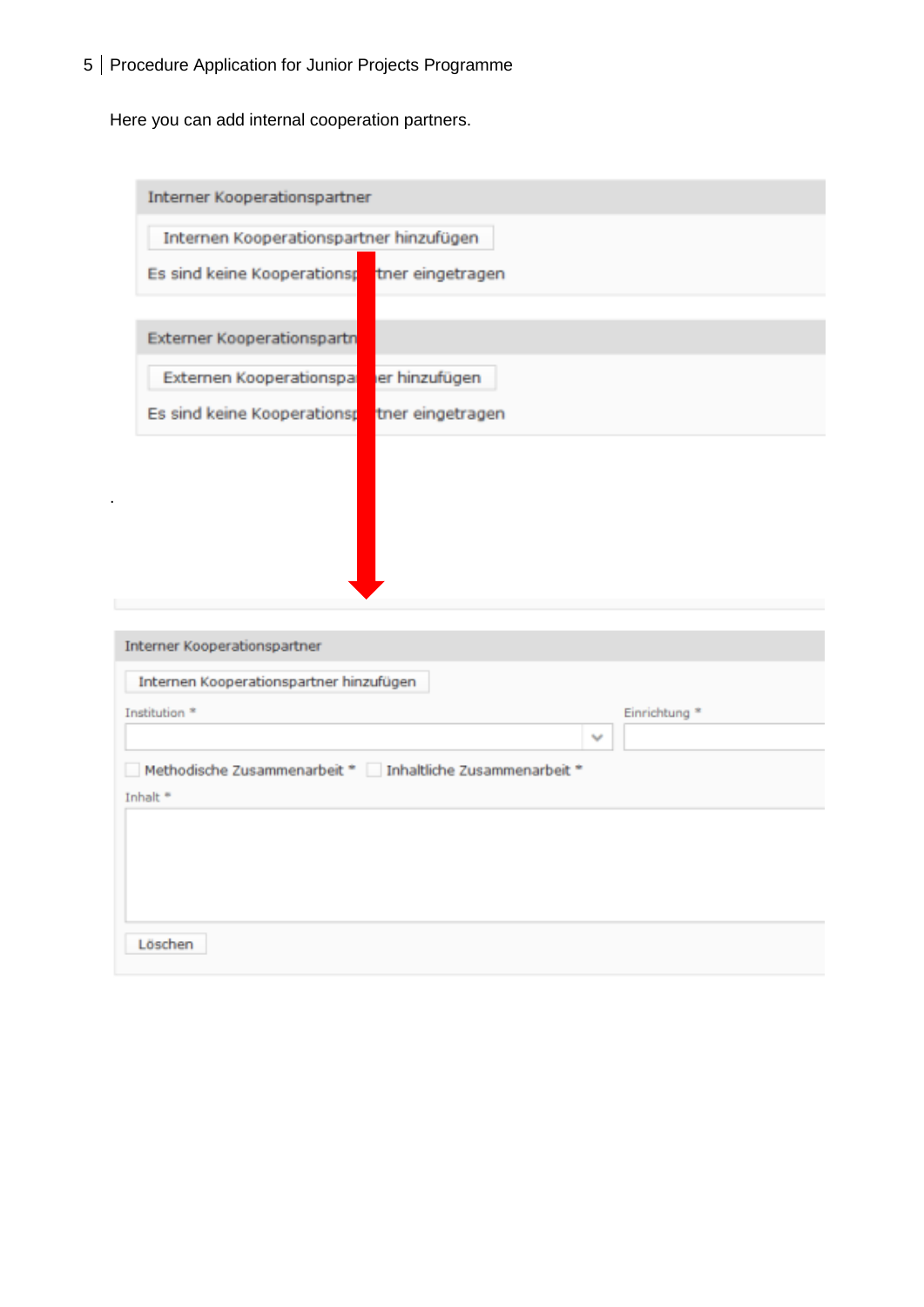Please add min.1 and max. 3 publications under "Publikationen aus PubMed hinzufügen"/ "Add publications from PubMed". Here you can directly integrate the publications from PubMed.

|                                          | Publikationen aus PubMed als Erst- oder Letztautor (min. 1, max. 3) |          |          |   |
|------------------------------------------|---------------------------------------------------------------------|----------|----------|---|
| Publikation aus PubMed hinzufügen        |                                                                     |          |          |   |
|                                          | Es sind keine Publikatichen aus PubMed vorhanden                    |          |          |   |
|                                          |                                                                     |          |          |   |
|                                          |                                                                     |          |          |   |
| Publikation aus PubMed einfügen<br>Titel | Autor                                                               | von Jahr | bis Jahr | × |
| finden                                   |                                                                     |          |          |   |
|                                          |                                                                     |          |          |   |
|                                          |                                                                     |          |          |   |
|                                          |                                                                     |          |          |   |
|                                          |                                                                     |          |          |   |
|                                          |                                                                     |          |          |   |
|                                          |                                                                     |          |          |   |
|                                          |                                                                     |          |          |   |
|                                          |                                                                     |          |          |   |
|                                          |                                                                     |          |          |   |
| Hinzufügen                               |                                                                     |          |          |   |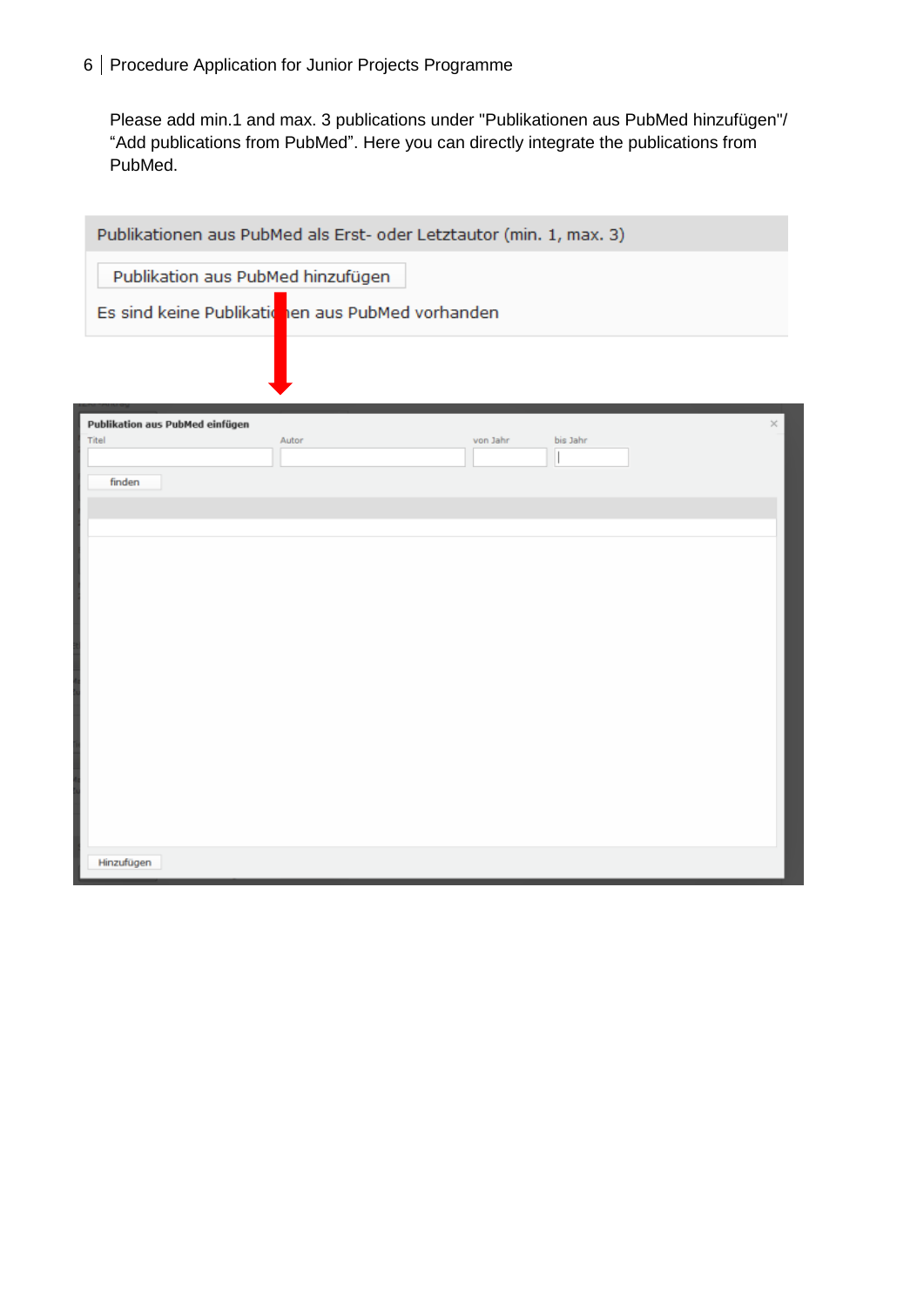| IZKF-Antrag *<br>Hochladen<br>Durchsuchen<br>Keine Datei ausgewählt.<br>Maximale Dateigröße: 5 MB<br>Zulässige Erweiterungen: pdf<br>Please upload your application, the research profile<br>and the confirmation letter. The templates can be<br>Forschungsprofil *<br>found on the IZKF homepage.<br>Durchsuchen<br>Keine Datei ausgewählt.<br>Maximale Dateigröße: 5 MB<br>Zulässige Erweiterungen: pdf<br>Bestätigungsschreiben des Klinikdirektors *<br>Hochladen<br>Keine Datei ausgewählt.<br>Durchsuchen<br>Maximale Dateigröße: 5 MB<br>Zulässige Erweiterungen: pdf<br>Ethikvotum <sup>*</sup><br>Hochladen<br>Durchsuchen<br>Keine Datei ausgewählt.<br>Maximale Dateigröße: 5 MB<br>Zulässige Erweiterungen: pdf<br>noch zu beantragen beantragt genehmigt<br>nicht notwendig<br>Tierversuchsgenehmigung *<br>Hochladen<br>Durchsuchen<br>Keine Datei ausgewählt.<br>Maximale Dateigröße: 5 MB<br>Zulässige Erweiterungen: pdf |  |
|--------------------------------------------------------------------------------------------------------------------------------------------------------------------------------------------------------------------------------------------------------------------------------------------------------------------------------------------------------------------------------------------------------------------------------------------------------------------------------------------------------------------------------------------------------------------------------------------------------------------------------------------------------------------------------------------------------------------------------------------------------------------------------------------------------------------------------------------------------------------------------------------------------------------------------------------|--|
|                                                                                                                                                                                                                                                                                                                                                                                                                                                                                                                                                                                                                                                                                                                                                                                                                                                                                                                                            |  |
|                                                                                                                                                                                                                                                                                                                                                                                                                                                                                                                                                                                                                                                                                                                                                                                                                                                                                                                                            |  |
|                                                                                                                                                                                                                                                                                                                                                                                                                                                                                                                                                                                                                                                                                                                                                                                                                                                                                                                                            |  |
|                                                                                                                                                                                                                                                                                                                                                                                                                                                                                                                                                                                                                                                                                                                                                                                                                                                                                                                                            |  |
|                                                                                                                                                                                                                                                                                                                                                                                                                                                                                                                                                                                                                                                                                                                                                                                                                                                                                                                                            |  |
|                                                                                                                                                                                                                                                                                                                                                                                                                                                                                                                                                                                                                                                                                                                                                                                                                                                                                                                                            |  |
|                                                                                                                                                                                                                                                                                                                                                                                                                                                                                                                                                                                                                                                                                                                                                                                                                                                                                                                                            |  |
|                                                                                                                                                                                                                                                                                                                                                                                                                                                                                                                                                                                                                                                                                                                                                                                                                                                                                                                                            |  |
|                                                                                                                                                                                                                                                                                                                                                                                                                                                                                                                                                                                                                                                                                                                                                                                                                                                                                                                                            |  |
|                                                                                                                                                                                                                                                                                                                                                                                                                                                                                                                                                                                                                                                                                                                                                                                                                                                                                                                                            |  |
|                                                                                                                                                                                                                                                                                                                                                                                                                                                                                                                                                                                                                                                                                                                                                                                                                                                                                                                                            |  |
|                                                                                                                                                                                                                                                                                                                                                                                                                                                                                                                                                                                                                                                                                                                                                                                                                                                                                                                                            |  |
| nicht notwendig noch zu beantragen beantragt genehmigt                                                                                                                                                                                                                                                                                                                                                                                                                                                                                                                                                                                                                                                                                                                                                                                                                                                                                     |  |
|                                                                                                                                                                                                                                                                                                                                                                                                                                                                                                                                                                                                                                                                                                                                                                                                                                                                                                                                            |  |
| Sonstige Dokumente                                                                                                                                                                                                                                                                                                                                                                                                                                                                                                                                                                                                                                                                                                                                                                                                                                                                                                                         |  |
| Hochladen<br>Durchsuchen<br>Keine Datei ausgewählt.                                                                                                                                                                                                                                                                                                                                                                                                                                                                                                                                                                                                                                                                                                                                                                                                                                                                                        |  |
| sla Dataiarëßa: 5 MB                                                                                                                                                                                                                                                                                                                                                                                                                                                                                                                                                                                                                                                                                                                                                                                                                                                                                                                       |  |
| Personalbedarf*                                                                                                                                                                                                                                                                                                                                                                                                                                                                                                                                                                                                                                                                                                                                                                                                                                                                                                                            |  |
| ▽                                                                                                                                                                                                                                                                                                                                                                                                                                                                                                                                                                                                                                                                                                                                                                                                                                                                                                                                          |  |
| Here you can select your personnel requirements. You<br>◆ Rotationsstelle für Ärzte *<br>can choose either a "Doktorand" (PhD student) or a                                                                                                                                                                                                                                                                                                                                                                                                                                                                                                                                                                                                                                                                                                                                                                                                |  |
| "Technischen Angestellten" (technical assistant).<br>Bitte Dauer in Monaten und Freistellung in P                                                                                                                                                                                                                                                                                                                                                                                                                                                                                                                                                                                                                                                                                                                                                                                                                                          |  |
| Sachmittel p.a. (max. 15.000 €)                                                                                                                                                                                                                                                                                                                                                                                                                                                                                                                                                                                                                                                                                                                                                                                                                                                                                                            |  |
| €                                                                                                                                                                                                                                                                                                                                                                                                                                                                                                                                                                                                                                                                                                                                                                                                                                                                                                                                          |  |
|                                                                                                                                                                                                                                                                                                                                                                                                                                                                                                                                                                                                                                                                                                                                                                                                                                                                                                                                            |  |